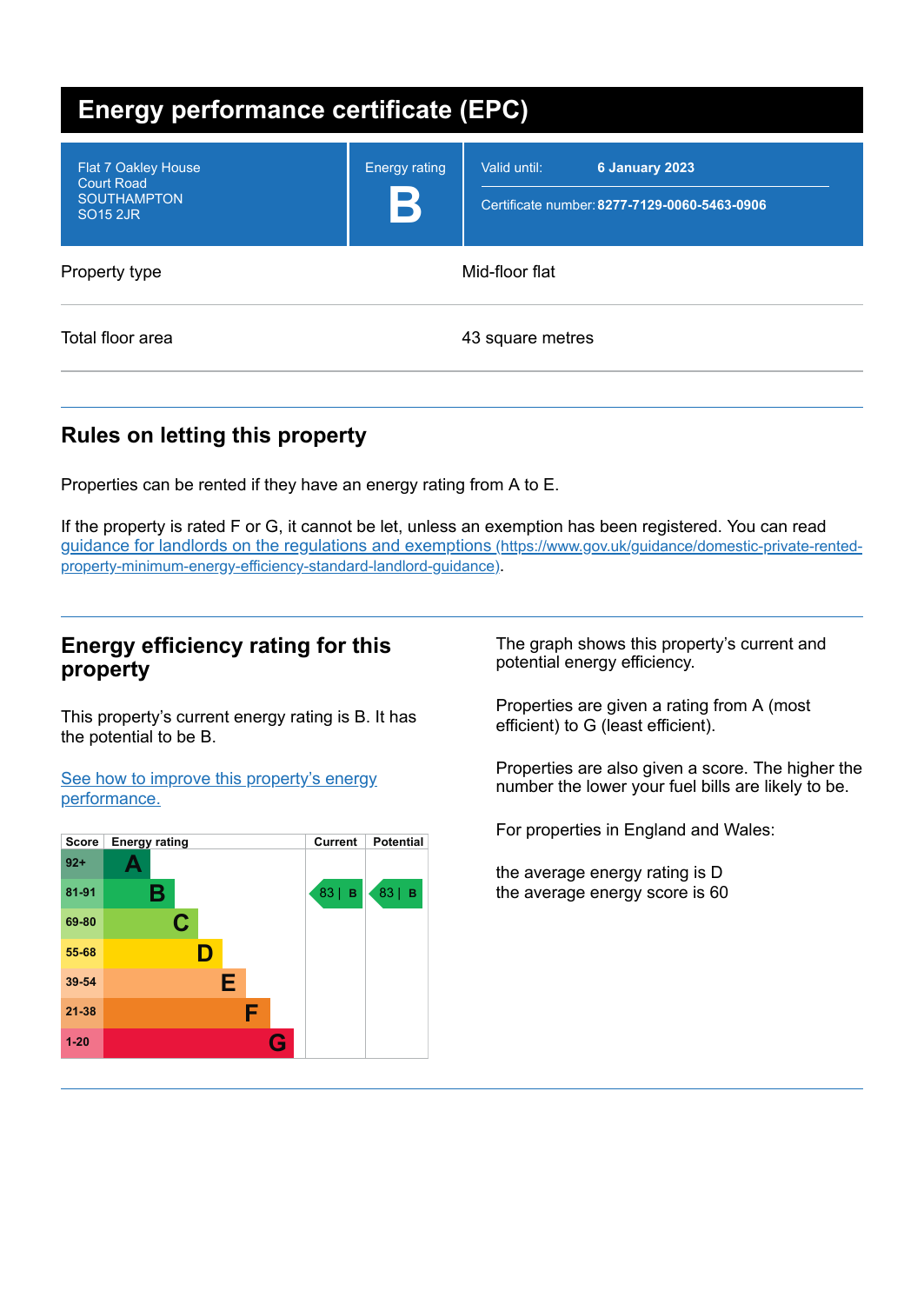# **Breakdown of property's energy performance**

This section shows the energy performance for features of this property. The assessment does not consider the condition of a feature and how well it is working.

Each feature is assessed as one of the following:

- very good (most efficient)
- good
- average
- poor
- very poor (least efficient)

When the description says "assumed", it means that the feature could not be inspected and an assumption has been made based on the property's age and type.

| <b>Feature</b>       | <b>Description</b>                          | Rating    |
|----------------------|---------------------------------------------|-----------|
| Wall                 | Cavity wall, as built, insulated (assumed)  | Good      |
| Window               | Fully double glazed                         | Average   |
| Main heating         | Electric storage heaters                    | Average   |
| Main heating control | Manual charge control                       | Poor      |
| Hot water            | Electric immersion, off-peak                | Average   |
| Lighting             | Low energy lighting in 80% of fixed outlets | Very good |
| Roof                 | (another dwelling above)                    | N/A       |
| Floor                | (other premises below)                      | N/A       |
| Secondary heating    | Portable electric heaters (assumed)         | N/A       |

#### **Primary energy use**

The primary energy use for this property per year is 204 kilowatt hours per square metre (kWh/m2).

| <b>Environmental impact of this</b><br>property                                                        |                             | This property produces                                                                                                                                                                   | 1.6 tonnes of CO2 |
|--------------------------------------------------------------------------------------------------------|-----------------------------|------------------------------------------------------------------------------------------------------------------------------------------------------------------------------------------|-------------------|
| This property's current environmental impact<br>rating is C. It has the potential to be C.             |                             | This property's potential<br>production                                                                                                                                                  | 1.6 tonnes of CO2 |
| Properties are rated in a scale from A to G<br>based on how much carbon dioxide (CO2) they<br>produce. |                             | By making the recommended changes, you<br>could reduce this property's CO2 emissions by<br>0.0 tonnes per year. This will help to protect the<br>environment.                            |                   |
| Properties with an A rating produce less CO2                                                           |                             |                                                                                                                                                                                          |                   |
| than G rated properties.<br>An average household<br>produces                                           | 6 tonnes of CO <sub>2</sub> | Environmental impact ratings are based on<br>assumptions about average occupancy and<br>energy use. They may not reflect how energy is<br>consumed by the people living at the property. |                   |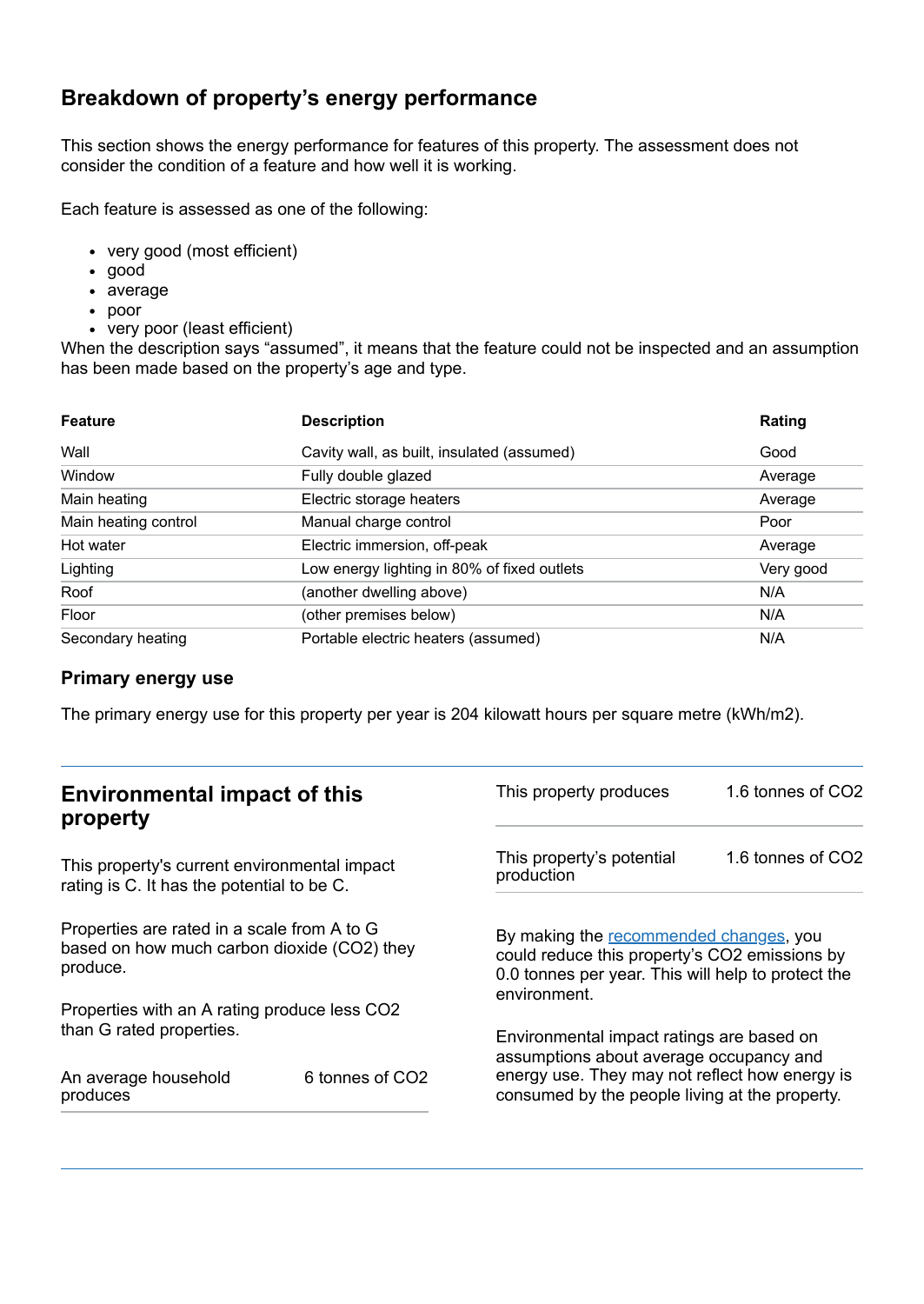# <span id="page-2-0"></span>**How to improve this property's energy performance**

The assessor did not make any recommendations for this property.

Simple Energy Advice has guidance on improving a property's energy use. [\(https://www.simpleenergyadvice.org.uk/\)](https://www.simpleenergyadvice.org.uk/)

### **Paying for energy improvements**

Find energy grants and ways to save energy in your home. [\(https://www.gov.uk/improve-energy-efficiency\)](https://www.gov.uk/improve-energy-efficiency)

## **Estimated energy use and potential savings**

| Estimated yearly energy<br>cost for this property | £248 |
|---------------------------------------------------|------|
| Potential saving                                  | £Ω   |

The estimated cost shows how much the average household would spend in this property for heating, lighting and hot water. It is not based on how energy is used by the people living at the property.

The estimated saving is based on making all of the [recommendations](#page-2-0) in how to improve this property's energy performance.

For advice on how to reduce your energy bills visit Simple Energy Advice [\(https://www.simpleenergyadvice.org.uk/\)](https://www.simpleenergyadvice.org.uk/).

### **Heating use in this property**

Heating a property usually makes up the majority of energy costs.

#### **Estimated energy used to heat this property**

| Space heating | 1140 kWh per year |
|---------------|-------------------|
| Water heating | 1603 kWh per year |

#### **Potential energy savings by installing insulation**

The assessor did not find any opportunities to save energy by installing insulation in this property.

You might be able to receive Renewable Heat Incentive payments [\(https://www.gov.uk/domestic](https://www.gov.uk/domestic-renewable-heat-incentive)renewable-heat-incentive). This will help to reduce carbon emissions by replacing your existing heating system with one that generates renewable heat. The estimated energy required for space and water heating will form the basis of the payments.